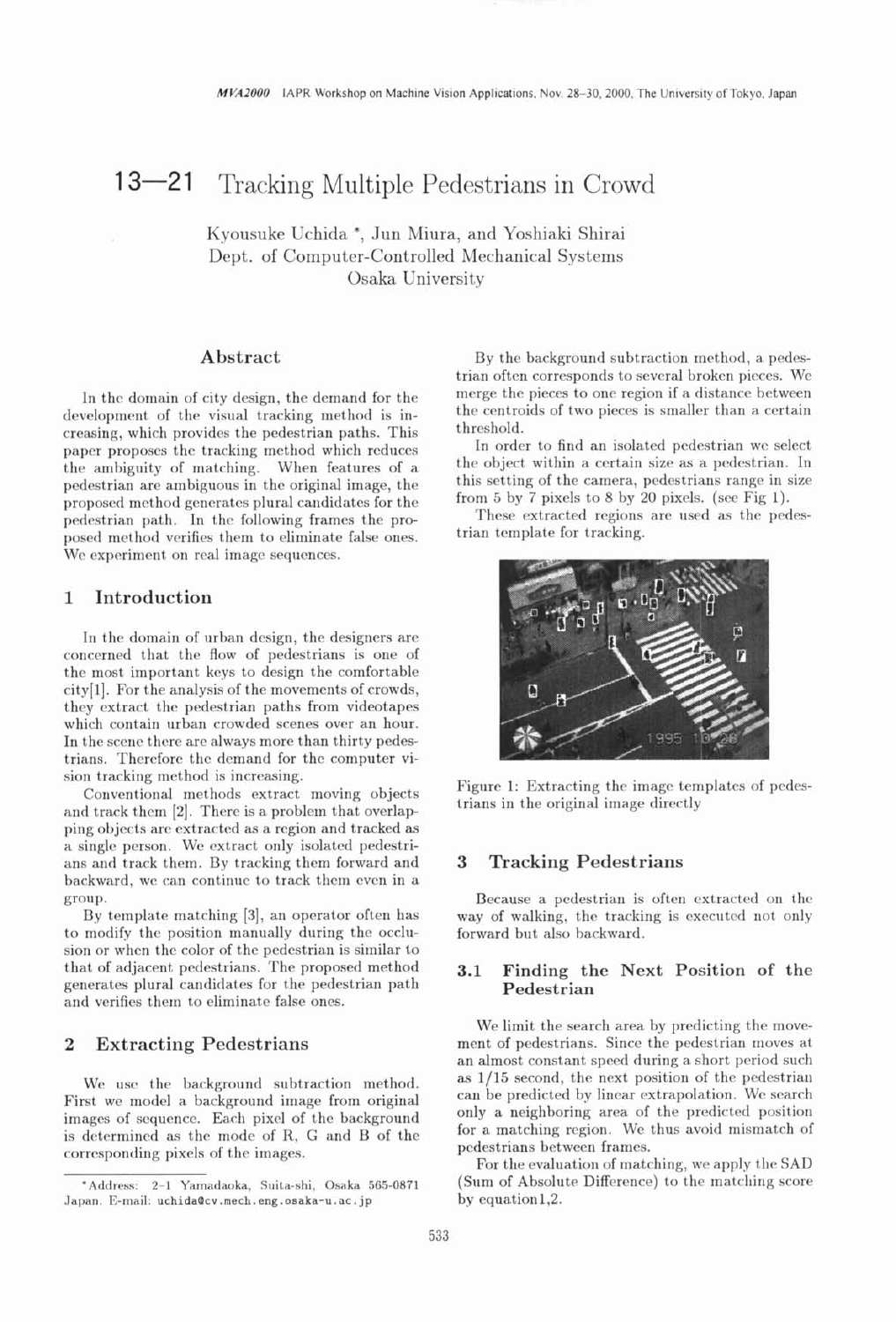$$
SAD = \sum_{j=1}^{n} \sum_{i=1}^{m} \left\{ \min_{-1 \le a,b \le 1} AD_{(i,j),(i+a,j+b)} \right\} (1)
$$

$$
AD_{(i,j),(k,l)} = max\{ | R_{i,j}^T - R_{k,l}^I|, | G_{i,j}^T - G_{k,l}^I|, | B_{i,j}^T - B_{k,l}^I| \}
$$
\n
$$
| B_{i,j}^T - B_{k,l}^I| \}
$$
\n(2)

where m and n denotes the width and the height of the template, the superior letter T and I denotes the template and the original image,  $(i, j)$  and  $(k, l)$ denotes the position.

As the next position of the pedestrian, we select the position where the SAD score is local minimum and below a vairable threshold  $\tau_t$ . If there are two and over such positions, we select the positions as the candidates.

The stability of the proposed method depends on the threshold  $\tau_t$ . If the threshold  $\tau_t$  is too high, too many next position candidates are found and selection true one becomes difficult. On the other hand, if  $\tau_t$  is too low, the next position is not found. Furthermore, the suitable threshold  $\tau_t$  per pixel (8bits) is from 8 to 20 depending upon the intensity of the pedestrian color (generally the high threshold needs to be set for the bright color pedestrian). Therefore we first set the threshold in proportion to the average of the intensity of the pedestrian. Since the suitable threshold approximates to SAD minimum score, in the following frame we updates the threshold by equation 3.

$$
\tau_{t+1} = \begin{cases} \omega_1 \cdot \tau_t + \omega_2 \cdot SAD_m(\tau_t > SAD_m) \\ \tau_t + c \end{cases} (7_t \leq SAD_m)
$$

where  $\omega_1$  and  $\omega_2$  denotes the weight coefficient for averaging, c denotes the constant coefficient.  $SAD_m$ is the minimum SAD score in the search area. If there are two candidates for the pedestrian path,  $SAD_m$  is the minimum SAD score in the two search area. Fig. 2 shows that the threshold approximates to the minimum SAD.



Figure 2: minimum SAD and threshold  $\tau_t$ 

We, however, may not find next position of the pedestrian in the matching evaluation. Three cases are considered as sources.

- 1. The threshold  $\tau_t$  is too small.
- 2. The pedestrian is occluded partially and we cannot get the good matching score.
- 3. The pedestrian is lost.

In these case, we continue searching the pedestrian in the following frames. About each source, we can find the pedestrian again when

1. The threshold  $\tau_t$  is lifted up sufficiently.

2. The pedestrian becomes isolated.

If we docs not find the pedestrian again within the constant following frames, we admit losing the pedestrian (case 3.) and terminate tracking.

#### **3.2 The Plural Candidates for the Pedestrian Path**

On the other hand, we are often obliged to select plural positions of the pedestrian (see Fig.  $3(a)-(c)$ ), because the features of the pedestrian is ambiguous in the original image when the pedestrian is occluded partially or the color of adjacent other pedestrians is similar to that of the pedestrian. To reduce such uncertainty, we keep plural candidates for the pedestrian path and verifies them to eliminate the false candidates in the following frames.

We provide two ways that can eliminate the false candidates. One is applied when the two and over paths merge in the same path. The one whose journey is shorter is selected and the others are rejected (see Fig.  $3(c)-(d)$ ).

Another way is applied when tracking is terminated. Since it is difficult for the false path to get the SAD score below the threshold  $\tau_t$ , the next position of the pedestrian cannot be found again within the constant frames and terminate tracking (see Fig.  $3(d)-(f)$ ).

Finally, we regard the last single candidate as the reliable path of the pedestrian (see Fig.  $3(f)$ ).

#### **3.3 Eliminating false paths**

After extracting the pedestrian paths, we verify them to eliminate false paths.

If tracking is error like in Fig.4(b), two paths are extracted for the pedestrian B (see Fig.4 $(c)$ ). For verification, We search the region where the template was extracted (shown by a square in Fig.4). If two paths go through the region, we consider that one is true and another is false. we assume that the straighter path is the true one, since the pedestrians walk toward their destination directly. We estimate the straight degree of the path by equation4 where we divide its journey by its distance. We eliminate the less straight path whose score is bigger (see  $Fig.4(d)$ .

$$
= \frac{l}{d}
$$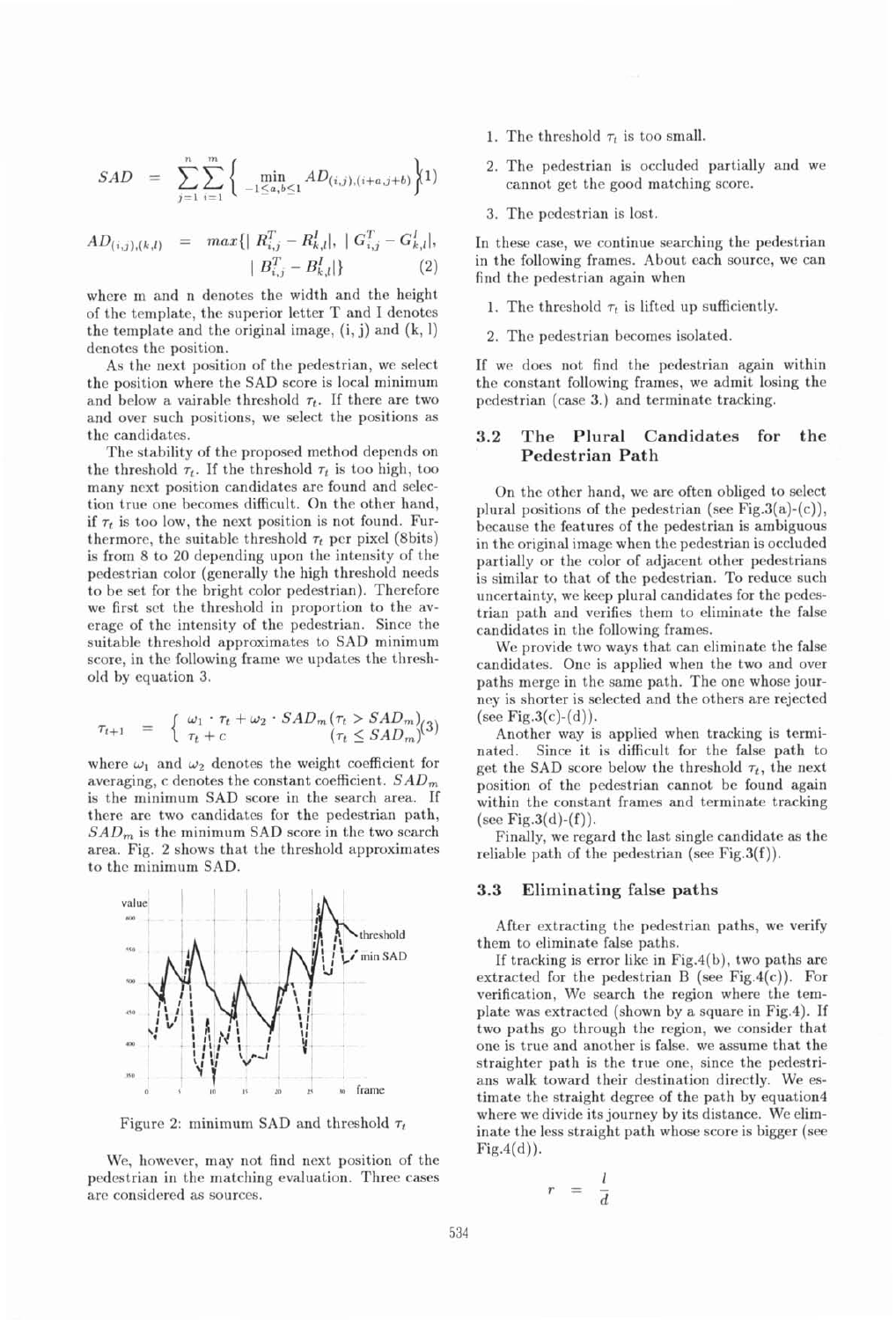

 $(a)$ 













Figure **3:** Plural candidates for the pedestrian path are generated and verified.

$$
= \frac{\sum_{t_s+1}^{t_e} |\mathbf{x}(t) - \mathbf{x}(t-1)|}{|\mathbf{x}(t_e) - \mathbf{x}(t_s)|} \tag{4}
$$

where time  $t_s$  and  $t_e$  denotes the start and the end of tracking.

## **3.4 The Experimental Result**

The method is tasted with real videotapes containing an urban crowded scene. Fig.5 shows the pedestrian paths per second.

We notice that the pedestrian A makes his way curve to left in order to keep away from the pedestrian B and C.

We verify the experimental result by the human eyes. The Table 1 and Table 2 shows the efficiency of the proposed method.



(a) 追跡 (b) 追跡 (設り)



Figure 4: Detectiing an error locus

| Pedestrians | Tracked | Missed  |
|-------------|---------|---------|
| 86          | 66(77%) | 20(23%) |

The proposed method provided the pedestrian paths about  $77\%$  (66/86) of all pedestrians in the sequence. The pedestrians whose color is similar to that of the background are **apt** to be missed since it is difficult to distinguish them from the background. Furthermore, the pedestrians overlapping through the image sequence are interpreted as a single pedestrian.

Table 2: The Experimental result of tracking **2.** 

| <b>Extracted Paths</b> | True       | False |
|------------------------|------------|-------|
| 68                     | 66 $(97%)$ | 2(3%) |

The 97% (66/68) of the extracted paths is reliable. When the color of adjacent other regions are similar to that of the pedestrian, tracking error is liable to occur. The proposed method was able to deal with such tracking problems, by generation and verification the plural candidates for the pedestrian path.

#### **4 Conclusion**

In this paper, we described the method to track pedestrians in a complicated domain such an urban street. The proposed method was tasted with real